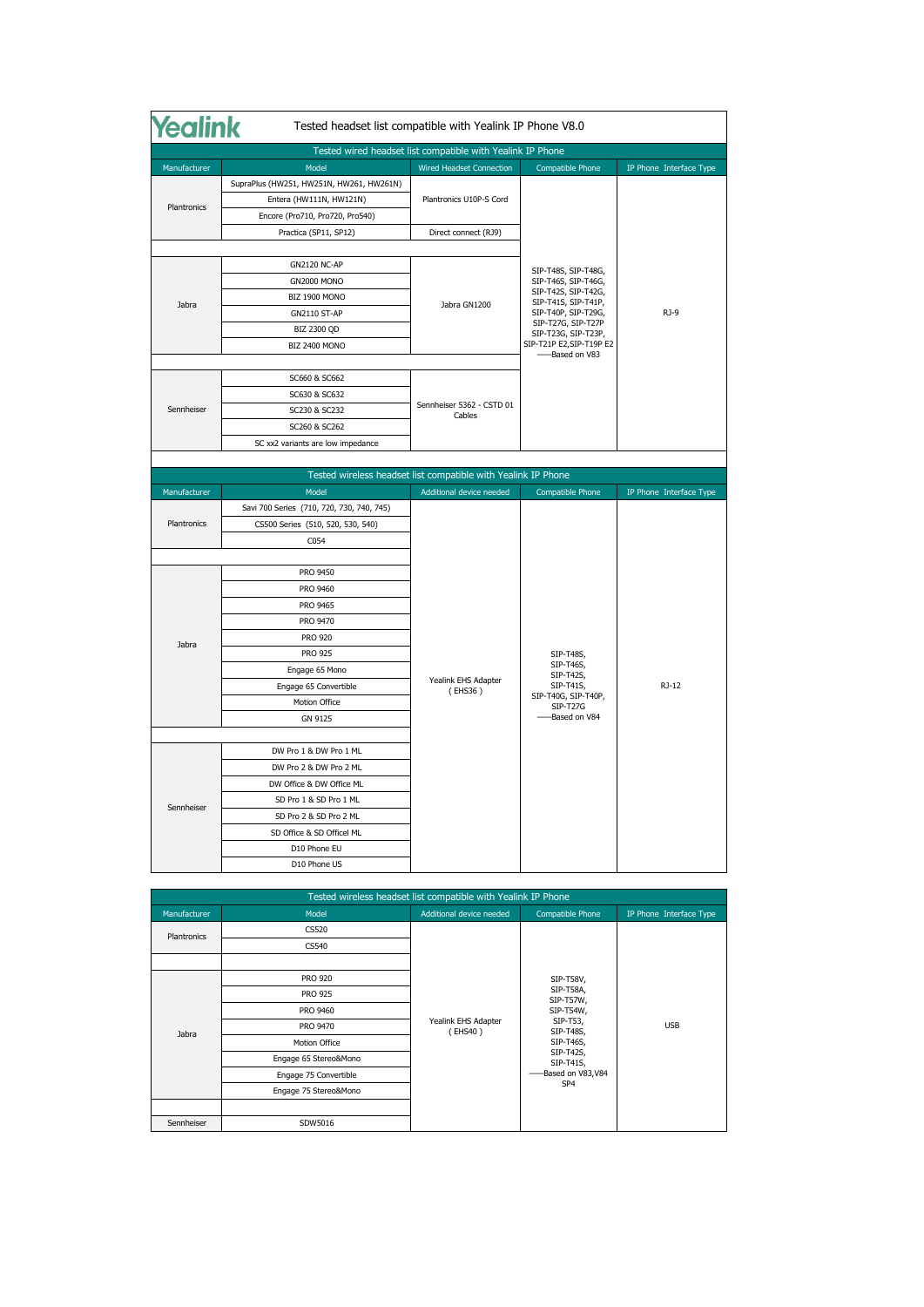| Tested Wired USB headset compatible with Yealink IP Phone |                               |                          |                                                                                         |                         |
|-----------------------------------------------------------|-------------------------------|--------------------------|-----------------------------------------------------------------------------------------|-------------------------|
| Manufacturer                                              | Model                         | Additional device needed | <b>Compatible Phone</b>                                                                 | IP Phone Interface Type |
|                                                           | Blackwire C310/C315/C320/C325 |                          |                                                                                         |                         |
| Plantronics                                               | Blackwire C435                |                          |                                                                                         |                         |
|                                                           | Blackwire C510/C520           |                          |                                                                                         |                         |
|                                                           | Blackwire C710/C720/C725      |                          |                                                                                         |                         |
|                                                           |                               |                          |                                                                                         |                         |
|                                                           | Evolve 20                     |                          |                                                                                         |                         |
|                                                           | Evolve 30                     |                          |                                                                                         |                         |
| Jabra                                                     | Evolve 40                     |                          | SIP-T58V                                                                                |                         |
|                                                           | Evolve 80                     | X                        | SIP-T58A<br>SIP-T56A                                                                    | <b>USB 2.0</b>          |
|                                                           | BIZ 2300 & BIZ 2400           |                          | $-W83$                                                                                  |                         |
|                                                           | <b>BIZ 1500</b>               |                          |                                                                                         |                         |
|                                                           |                               |                          |                                                                                         |                         |
|                                                           | SC 30/60 USB CTRL             |                          |                                                                                         |                         |
|                                                           | SC 40/70 USB CTRL             |                          |                                                                                         |                         |
| Sennheiser                                                | SC 45/75 USB CTRL             |                          |                                                                                         |                         |
|                                                           | SC 230/260 USB CTRL II        |                          |                                                                                         |                         |
|                                                           | SC 630/660 USB CTRL           |                          |                                                                                         |                         |
|                                                           |                               |                          |                                                                                         |                         |
|                                                           | Blackwire C720                |                          |                                                                                         |                         |
| Plantronics                                               | Blackwire C5210               |                          |                                                                                         |                         |
|                                                           | Blackwire C310                |                          |                                                                                         |                         |
|                                                           | Blackwire C3210               |                          |                                                                                         |                         |
|                                                           |                               |                          |                                                                                         |                         |
|                                                           | Evolve 30                     |                          | SIP-T54S                                                                                |                         |
| Jabra                                                     | Evolve 40                     | X                        | SIP-T52S<br><b>SIP-T48S</b><br>SIP-T46S<br>SIP-T42S<br><b>SIP-T41S</b><br>-Based on V84 | <b>USB 2.0</b>          |
|                                                           | Jabra EVOLVE LINK             |                          |                                                                                         |                         |
|                                                           | <b>BIZ 2400</b>               |                          |                                                                                         |                         |
|                                                           |                               |                          |                                                                                         |                         |
|                                                           | SC 30/60 USB CTRL             |                          |                                                                                         |                         |
|                                                           | SC 40/70 USB CTRL             |                          |                                                                                         |                         |
| Sennheiser                                                | SC 45/75 USB CTRL             |                          |                                                                                         |                         |
|                                                           | SC 230/260 USB CTRL II        |                          |                                                                                         |                         |
|                                                           | SC 630/660 USB CTRL           |                          |                                                                                         |                         |
|                                                           |                               |                          |                                                                                         |                         |
|                                                           | Blackwire C720                |                          |                                                                                         |                         |
|                                                           | Blackwire C5210               |                          |                                                                                         |                         |
| Plantronics                                               | Blackwire C310                |                          |                                                                                         |                         |
|                                                           | Blackwire C3210               |                          |                                                                                         |                         |
|                                                           | BT300+Voyager Legend          |                          |                                                                                         |                         |
|                                                           | BT600+B825(Focus)             |                          |                                                                                         |                         |
|                                                           |                               |                          |                                                                                         |                         |
|                                                           | Evolve 20<br>Evolve 40        |                          |                                                                                         |                         |
| Jabra                                                     | Link 360+Evolve 65            |                          |                                                                                         |                         |
|                                                           | Link 370+Evolve 75            |                          | <b>SIP-T53</b>                                                                          |                         |
|                                                           | <b>BIZ 2400</b>               | X                        | SIP-T53W<br>SIP-T54W                                                                    | <b>USB 2.0</b>          |
|                                                           |                               |                          | SIP-T57W                                                                                |                         |
|                                                           | SC635                         |                          | -Based on V84                                                                           |                         |
| Sennheiser                                                | SC 75                         |                          |                                                                                         |                         |
|                                                           | SC232                         |                          |                                                                                         |                         |
|                                                           | SC262                         |                          |                                                                                         |                         |
|                                                           | SC632                         |                          |                                                                                         |                         |
|                                                           | SC660                         |                          |                                                                                         |                         |
|                                                           | BTD800+presence uc            |                          |                                                                                         |                         |
|                                                           | BTD800+MB pro2                |                          |                                                                                         |                         |
|                                                           |                               |                          |                                                                                         |                         |
| Yealink                                                   | YHS33                         |                          |                                                                                         |                         |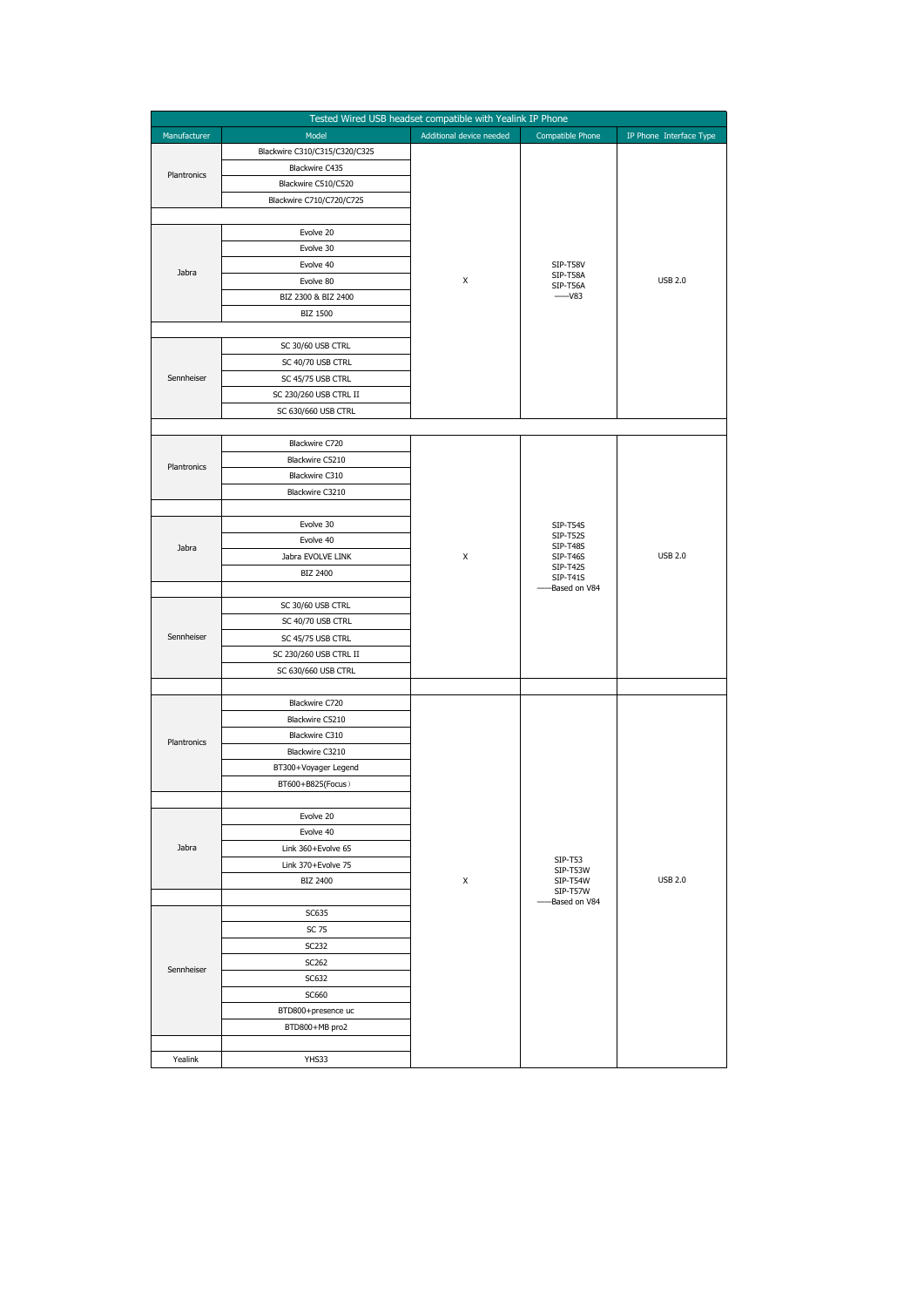| Tested Wireless USB headset compatible with Yealink IP Phone |                                           |                                                       |                                                                                                                         |                         |
|--------------------------------------------------------------|-------------------------------------------|-------------------------------------------------------|-------------------------------------------------------------------------------------------------------------------------|-------------------------|
| Manufacturer                                                 | Model                                     | Additional device needed                              | <b>Compatible Phone</b>                                                                                                 | IP Phone Interface Type |
| Plantronics                                                  | CS500 Series (510, 520, 530, 540)         | Via APU-75 cable                                      |                                                                                                                         |                         |
|                                                              | Voyager Legend CS                         | (Provided by Plantronics)                             |                                                                                                                         |                         |
|                                                              |                                           |                                                       |                                                                                                                         |                         |
|                                                              | Pro 930/935                               |                                                       |                                                                                                                         | <b>USB 2.0</b>          |
|                                                              | Pro 9450                                  | Via Mini-USB cable For<br>Pro930/935                  | SIP-T58V<br>SIP-T58A<br>SIP-T56A<br>$-V83$                                                                              |                         |
|                                                              | Pro 9460/9465                             |                                                       |                                                                                                                         |                         |
|                                                              | Pro 9470                                  |                                                       |                                                                                                                         |                         |
| Jabra                                                        | Motion Office                             | Via Micro-USB cable For<br>Pro9400 Series, Motion and |                                                                                                                         |                         |
|                                                              | Engage 65 Convertible                     | <b>Engage Series</b>                                  |                                                                                                                         |                         |
|                                                              | Engage 65 Stereo & Mono                   | (Provided by Jabra)                                   |                                                                                                                         |                         |
|                                                              | Engage 75 Convertible                     |                                                       |                                                                                                                         |                         |
|                                                              | Engage 75 Stereo & Mono                   |                                                       |                                                                                                                         |                         |
|                                                              |                                           |                                                       |                                                                                                                         |                         |
|                                                              | Savi 700 Series (710, 720, 730, 740, 745) |                                                       |                                                                                                                         |                         |
|                                                              | PLT_Legend                                |                                                       |                                                                                                                         |                         |
|                                                              | Series 740                                | Via APU-75 cable<br>(Provided by Plantronics)         |                                                                                                                         |                         |
| Plantronics                                                  | C054                                      |                                                       |                                                                                                                         |                         |
|                                                              | CS530                                     |                                                       |                                                                                                                         |                         |
|                                                              | Voyager Legend CS                         |                                                       |                                                                                                                         |                         |
|                                                              |                                           |                                                       |                                                                                                                         |                         |
|                                                              | Pro 920/925                               | Via ENC006 cable For<br>Pro920/925                    | <b>SIP-T54S</b><br><b>SIP-T52S</b><br>SIP-T48S<br><b>SIP-T46S</b><br><b>SIP-T42S</b><br><b>SIP-T41S</b><br>Based on V84 | <b>USB 2.0</b>          |
|                                                              | Pro 930/935                               |                                                       |                                                                                                                         |                         |
|                                                              | Pro 9460                                  | Via Mini-USB cable For                                |                                                                                                                         |                         |
|                                                              | Pro 9470                                  | Pro930/935<br>Via Micro-USB or ENC006                 |                                                                                                                         |                         |
| Jabra                                                        | Engage 65 Convertible                     | cable For Pro9400 Series and<br>Motion                |                                                                                                                         |                         |
|                                                              | Engage 65 Stereo & Mono                   | Via Micro-USB cable For                               |                                                                                                                         |                         |
|                                                              | Engage 75 Convertible                     | Pro9400 Series and Engage<br>Series                   |                                                                                                                         |                         |
|                                                              | Engage 75 Stereo & Mono                   | (Provided by Jabra)                                   |                                                                                                                         |                         |
|                                                              | Motion office                             |                                                       |                                                                                                                         |                         |
|                                                              |                                           |                                                       |                                                                                                                         |                         |
|                                                              | DW Pro 1 & DW Pro 1 ML                    |                                                       |                                                                                                                         |                         |
|                                                              | DW Office & DW Office ML                  |                                                       |                                                                                                                         |                         |
|                                                              | SD Pro 1 & SD Pro 1 ML                    | Direct USB                                            |                                                                                                                         |                         |
| Sennheiser                                                   | SD Pro 2 & SD Pro 2 ML                    |                                                       |                                                                                                                         |                         |
|                                                              | SD Office & SD Officel ML                 |                                                       |                                                                                                                         |                         |
|                                                              | D10 USB EU & D10 USB ML EU                |                                                       |                                                                                                                         |                         |
|                                                              | D10 USB US & D10 USB ML US                |                                                       |                                                                                                                         |                         |

|             | Voyager Legend CS |                                                                                                                                      |                                       |                |
|-------------|-------------------|--------------------------------------------------------------------------------------------------------------------------------------|---------------------------------------|----------------|
| Plantronics | C054              | Via APU-75 cable<br>(Provided by Plantronics)                                                                                        |                                       |                |
|             | C053A             |                                                                                                                                      |                                       |                |
|             |                   |                                                                                                                                      | SIP-T53<br>SIP-T53W                   |                |
| Jabra       | pro930            | Via ENC006 cable For Pro925<br>Via Mini-USB cable For<br>Pro930<br>Via Micro-USB or ENC006<br>cable For Pro9400 Series and<br>Motion | SIP-T54W<br>SIP-T57W<br>-Based on V84 | <b>USB 2.0</b> |
|             | Pro925            |                                                                                                                                      |                                       |                |
|             | Pro9460           |                                                                                                                                      |                                       |                |
|             | pro9470           |                                                                                                                                      |                                       |                |
|             | Motion office     | Via Micro-USB cable For<br>Pro9400 Series and Engage                                                                                 |                                       |                |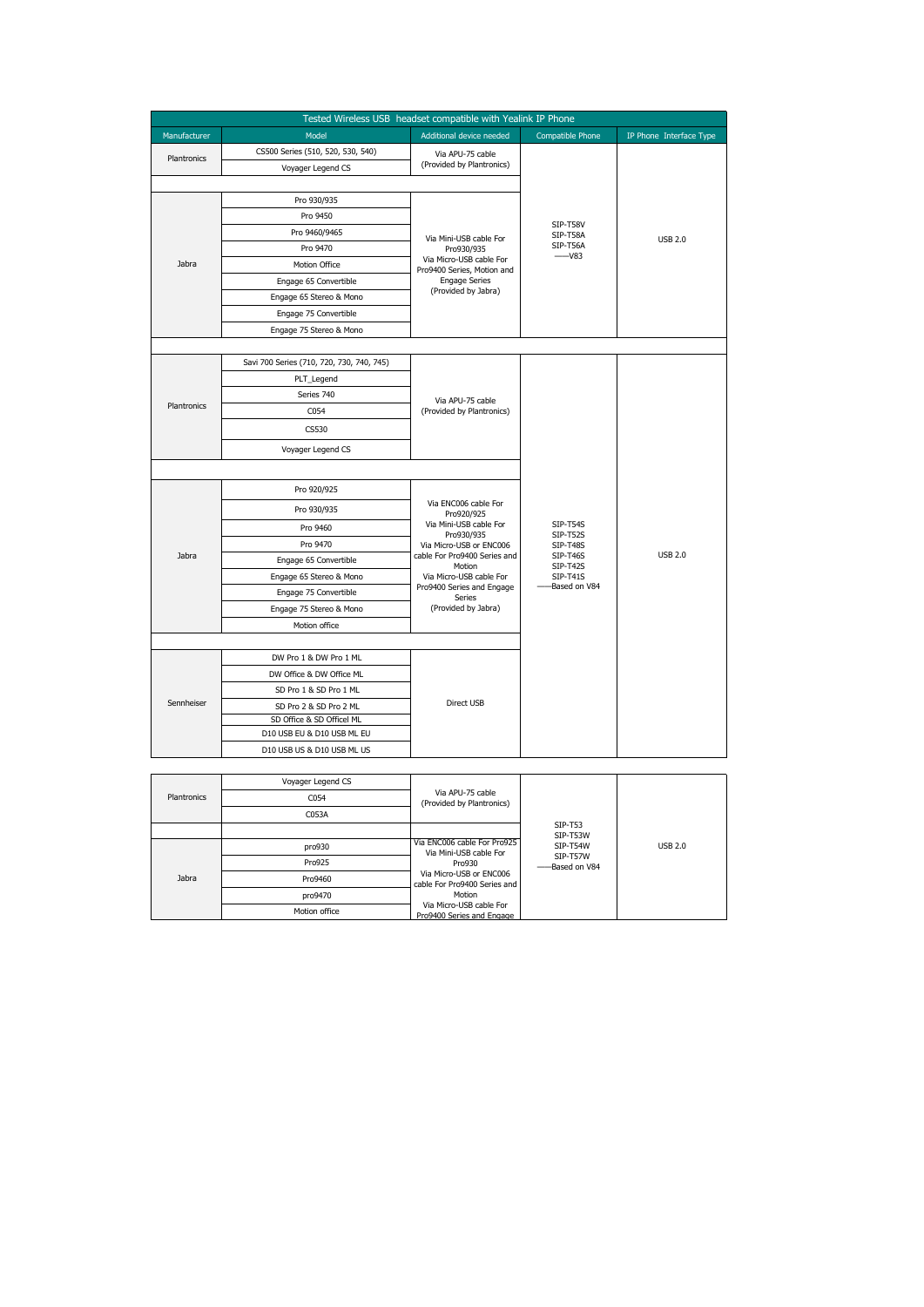| Tested Bluetooth Headset list compatible with Yealink IP Phone |                                                                |                                             |                           |                         |
|----------------------------------------------------------------|----------------------------------------------------------------|---------------------------------------------|---------------------------|-------------------------|
| Manufacturer                                                   | Model                                                          | Additional device needed                    | <b>Compatible Phone</b>   | IP Phone Interface Type |
|                                                                | Voyager Legend CS                                              |                                             |                           |                         |
|                                                                | M55                                                            |                                             |                           |                         |
|                                                                | <b>ML20</b>                                                    |                                             |                           |                         |
|                                                                | M25                                                            | Yealink Bluetooth USB<br>dongle(BT40)       |                           |                         |
|                                                                | M165                                                           |                                             |                           |                         |
| Plantronics                                                    | Discovery 975                                                  |                                             |                           |                         |
|                                                                | B825(Focus)                                                    |                                             |                           |                         |
|                                                                | Voyager Legend                                                 |                                             |                           |                         |
|                                                                | B825(Focus)                                                    | Plantronics BT300/BT600<br>supported by T4S |                           |                         |
|                                                                | Voyager Legend                                                 |                                             |                           |                         |
|                                                                | T4S support the BT300/BT600 and test the above<br>two headsets |                                             |                           |                         |
|                                                                |                                                                |                                             |                           |                         |
|                                                                | GO6400BS                                                       |                                             |                           |                         |
|                                                                | Classic                                                        |                                             |                           |                         |
|                                                                | Style                                                          |                                             |                           |                         |
|                                                                | BT2045                                                         |                                             |                           |                         |
|                                                                | BT2080                                                         |                                             |                           |                         |
|                                                                | easygo+                                                        |                                             |                           |                         |
|                                                                | 2400 (Mono)                                                    |                                             |                           |                         |
|                                                                | Supreme                                                        | Yealink Bluetooth USB<br>dongle(BT40)       |                           |                         |
|                                                                | Style                                                          |                                             |                           |                         |
| Jabra                                                          | Stone 3                                                        |                                             |                           |                         |
|                                                                | Storm                                                          |                                             | SIP-T48S;                 |                         |
|                                                                | MINI                                                           |                                             |                           |                         |
|                                                                | Stealth                                                        |                                             |                           |                         |
|                                                                | Talk 2                                                         | SIP-T46S:<br>SIP-T42S;<br>SIP-T41S;         |                           |                         |
|                                                                | Pro9470                                                        |                                             | <b>USB 2.0</b>            |                         |
|                                                                | Evolve 65                                                      | Jabra Link 360&370<br>supported by T4S      | SIP-T27G;<br>Based on V84 |                         |
|                                                                | Evolve 75                                                      |                                             |                           |                         |
|                                                                | T4S support the Link 3608370 and test the above<br>two headset |                                             |                           |                         |
|                                                                |                                                                |                                             |                           |                         |
|                                                                | <b>VMX 200</b>                                                 |                                             |                           |                         |
|                                                                | Presence UC                                                    |                                             |                           |                         |
|                                                                | MB PRO 1                                                       | Yealink Bluetooth USB                       |                           |                         |
|                                                                | MB PRO 2                                                       | dongle(BT40)                                |                           |                         |
|                                                                | <b>VMX 200-II</b>                                              |                                             |                           |                         |
| Sennheiser                                                     | <b>EZX 60</b>                                                  |                                             |                           |                         |
|                                                                | <b>EZX 80</b>                                                  |                                             |                           |                         |
|                                                                | Presence UC                                                    |                                             |                           |                         |
|                                                                | MB Pro2                                                        | <b>BTD800</b><br>- supported by T4S         |                           |                         |
|                                                                | T4S support the Link BTD800 and test the above<br>two headsets |                                             |                           |                         |
|                                                                |                                                                |                                             |                           |                         |
| Apple                                                          | Airpods                                                        | - Supported by T4S<br>BT40                  |                           |                         |
|                                                                |                                                                |                                             |                           |                         |
| Samsung                                                        | HM1800                                                         |                                             |                           |                         |
|                                                                | HM1700                                                         |                                             |                           |                         |
|                                                                |                                                                |                                             |                           |                         |
| LG                                                             | LG Tone Wireless Bluetooth Stereo Headset                      | Yealink Bluetooth USB                       |                           |                         |
|                                                                |                                                                | dongle(BT40)                                |                           |                         |
| Motorola                                                       | H720                                                           |                                             |                           |                         |
|                                                                |                                                                |                                             |                           |                         |
| Wireless                                                       | V268                                                           |                                             |                           |                         |